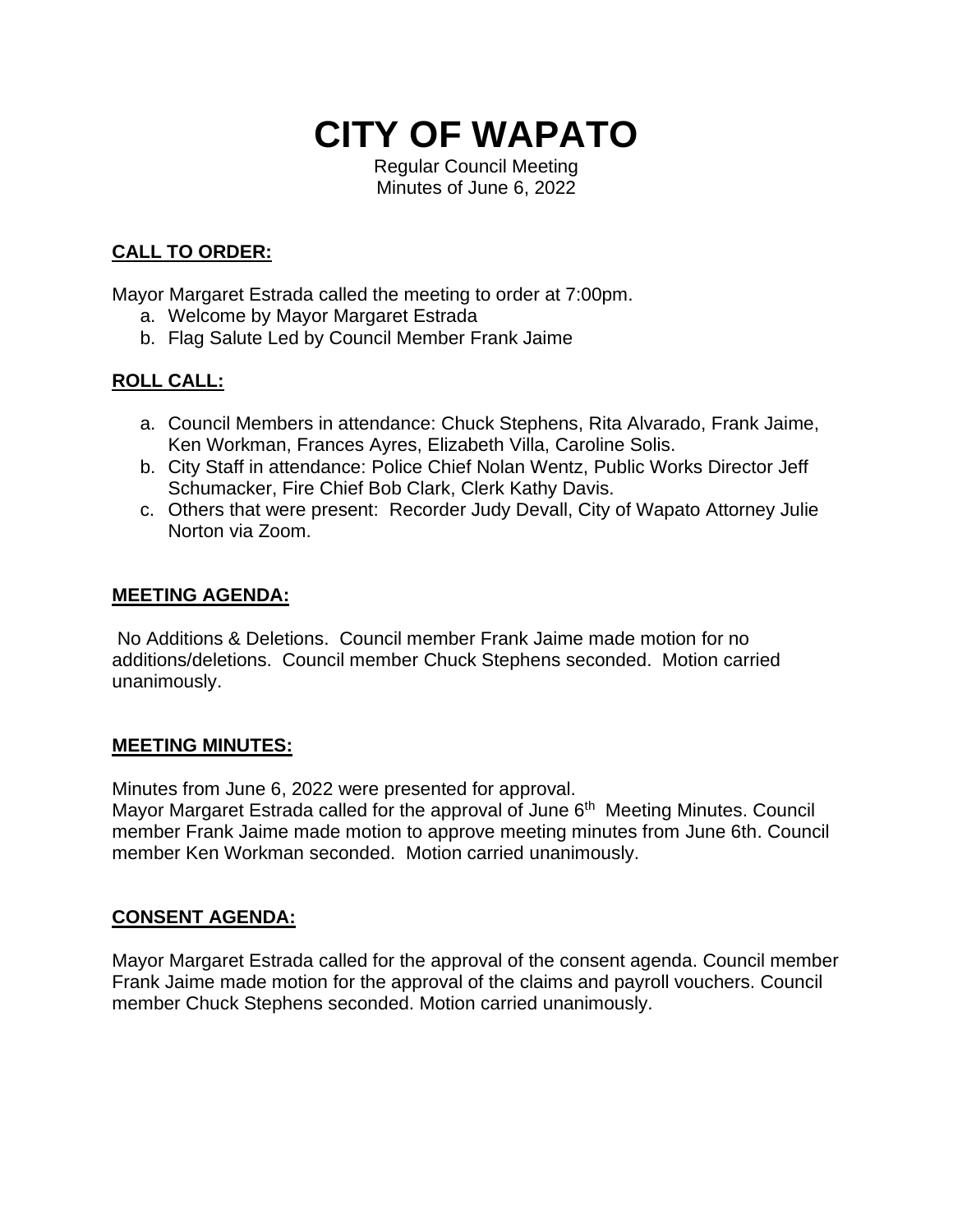#### **NEW BUSINESS:**

- a. Approval of Flock Safety Cameras. Chief Wentz mentioned that these are the cameras that have been presented. They would be helpful to the city. Mayor Margaret Estrada called for the approval of the Flock Safety Cameras. Council member Frank Jaime made motion to approve the Flock Safety Cameras. Council member Chuck Stephens seconded. Motion carried unanimously.
- b. Approval of Memorandum of Understanding (MOU) Recognize Juneteenth as a paid holiday. Juneteenth is a federal holiday it is commemorating the emancipation of enslaved African Americans. The state has recognized it as a holiday. The MOU is for the AFSME employees. The MOU is good through December 2024 when the AFSME contract is up for renewal. Mayor Margaret Estrada called for the approval of the Memorandum of Understanding. Council member Frank Jaime made motion to approve the Memorandum of Understanding. Council member Chuck Stephens seconded. One council member opposed. Motion carried.
- c. Approval of Community Center Security Contract. This is the same contract that is in place but with an increase of rate for the security. The events need two security guards so to pay both there needed to be an increase. The rate went from \$300.00 to \$600.00. Mayor Margaret Estrada called for the approval of the Community Center Security Contract. Council member Chuck Stephens made motion to approve the Community Center Security Contract. Council member Francis Ayres seconded. Motion carried unanimously.

## **DEPARTMENT REPORTS:**

**Fire Chief:** Bob Clark stated that fire calls are were at 55% for May. Year to date they are up 16%. There are two new volunteers bringing his crew up to 20 volunteers. The fire department was awarded a grant from Yakima Nation Casino in the amount of \$18,237.00. The fire department will be purchasing a drone to help with fires and to assist police. FDA mandates a license to fly the drone. Chief Clark along with a couple other fire fighters will be taking a class to fly the drone. Chief Clark is completing some grants from the City of Yakima. Animal Control: Megan Moss has been busy around Wapato. The animal shelter is overflowing with animals to adopt, unfortunately adoptions are down. Code Enforcement: O'Reilly's is scheduled to open June 18<sup>th</sup>.

**Clerk:** Kathy Davis stated that with the loss of the utility billing clerk at City Hall they are busy cross-training. They will bring in a part time cashier to help. Kathy heard from the auditors, and the Federal audit will start in August.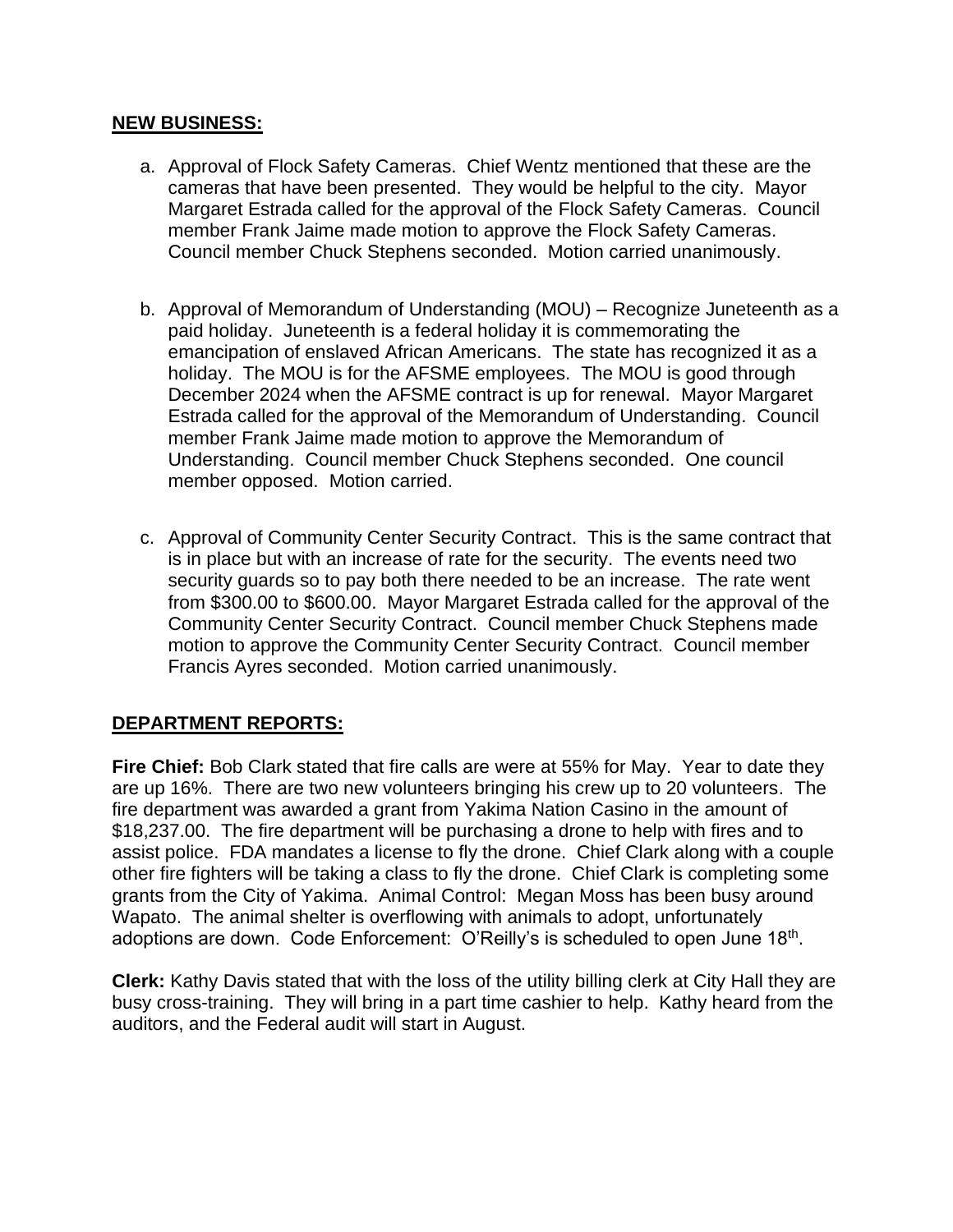**Public Works Director:** Jeff Schumacker stated that Public Works applied for three different grants with the transportation approvement board. They received a \$50,000.00 grant. This will allow them to put in two crossing zones, one at  $9<sup>th</sup>$  and Camas and the other at 9th and French Lane. Mr. Schumacker was very proud of what happened at the cemetery of Memorial Day. The guys that are out there are being aggressive to keeping the cemetery looking great. Striping will start this week weather permitting. Scope of work for repair is done for the new police department and will be sent to the insurance company. Then it will be sent for bids to do some repair work.

**Police Chief:** Nolan Wentz stated that there has been a lot of activity lately. The police department has picked up the one responsible for the fire on  $2<sup>nd</sup>$  street. There is one new hire that is going through the hiring process and will be going through the last process of a psychological test. If he passes that then the medical physical is the last step, then he can be hired. There are two officers in the academy one to finished in July the other in August. Chief Wentz thanked the council for the cameras. They will be a great asset for the city. The police department received a grant from the Yakima Nation for \$7,500.00. This will be used for the purchase of computers for the police vehicles.

## **AUDIENCE PARTICIPATION:**

Doug Milne: Mr. Milne is trying to get permits so that he can finish the church building. Mr. Milne met with Brian Rogers at Code Enforcement. Mr. Rogers is waiting for Mr. Milne to complete some paperwork to get things rolling. Mr. Milne wanted the city to step in, but the City of Wapato cannot do anything because there are laws, rules and regulations. Until he meets the requirements with Code Enforcement, he will not be able to continue.

Salvador: Mr. Salvador came seeking the approval to use the soccer field. He is wanting to start a youth soccer league. The age group will be from ages  $6 - 11$ . He is concerned for the children and wants to help the kids stay busy and out of drugs and gangs. With the children involved in the league he can help train the next generation to become good leaders. The youth soccer will be free for the kids.

Kiona Dick: Ms. Dick stated that she is seeing a lot of pop-up events in different parking lots and in front of stores. She was wondering if they shouldn't have a business license and/or food handler cards.